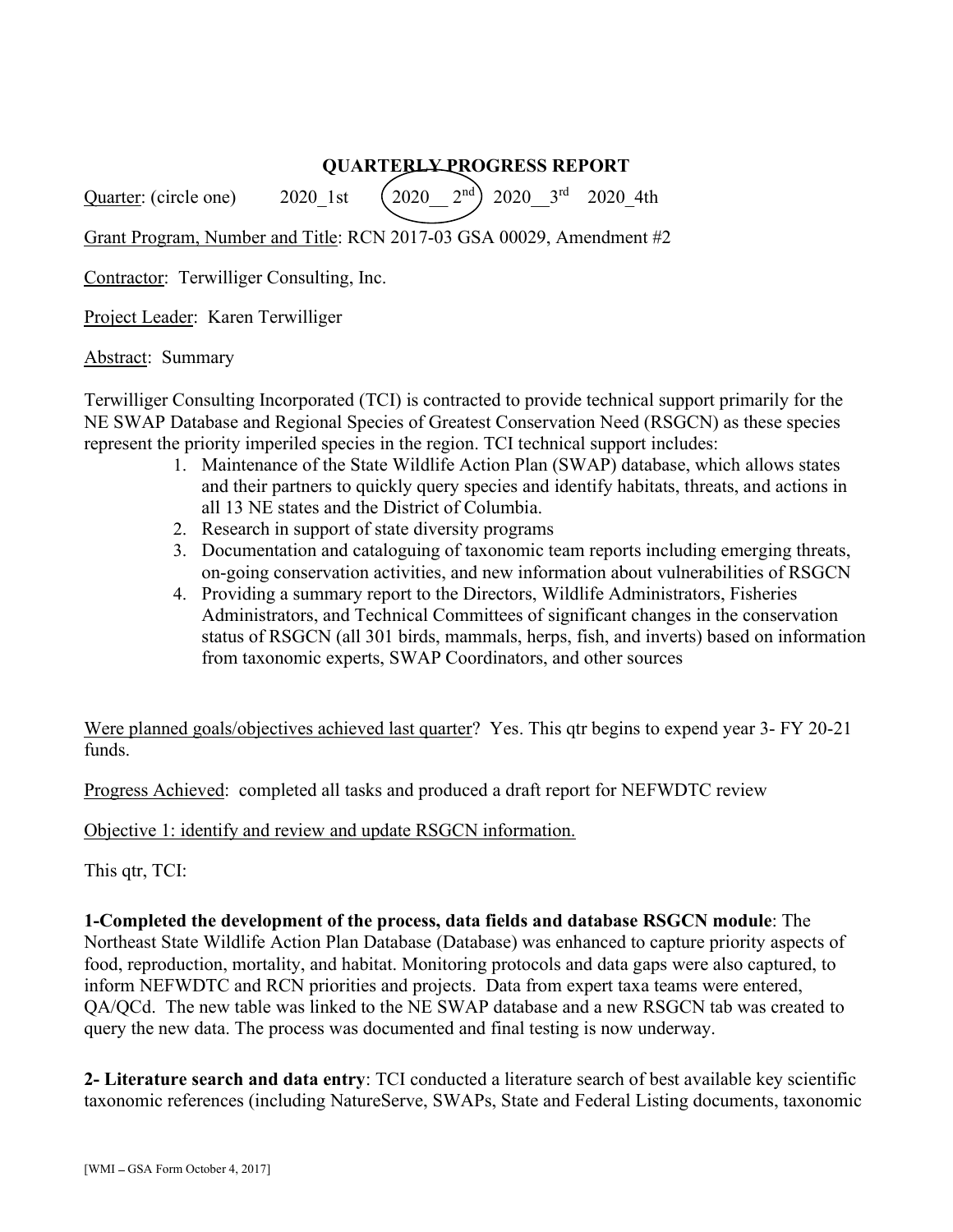literature, etc.). TCI documented all references used to prepopulate all RSGCN vertebrate species worksheets. We sent these to taxa teams for their review, corrections and additions. TCI added these references to the Northeast State Wildlife Action Plan Database to make available scientific literature used to identify specific habitat features required by RSGCN; proximate population threats to RSGCN, and applied research and monitoring needs for RSGCN that will advance practical regional conservation for RSGCN.

**3-Taxa team review:** Taxa team expert contacts and lists continue to be updated with new agency staff from 13 states and DC. Teams were sent their final compiled notes and we contacted any members with remaining questions for each of these taxa in order to draft a final report:

- Mammals  $\bullet$
- Birds
- Herpetofauna
- Freshwater and Anadromous fish
- Crayfish
- Freshwater Mussels

This quarter we coordinated with NEFWDTC and SWAP coordinators on the April, May and June webinars/conference calls to provide project updates and solicit final comments and edits. June call fell on Juneteenth so was cancelled at the last minute when the holiday was declared. We are following up on the final feedback received from our June reminder request for edits from the NEFWDTC.

We worked with state fish and wildlife biologists and SWAP coordinators to improve the classification and description of habitat requirements and threats for RSGCN. We continue to respond to inquiries and data requests from state members and their partners. We provided preliminary results and priorities from the RSGCN limiting factor work in 2020 to inform NEFWDTC and SWAP RCN, C SWG, and other work.

We coordinated with the NEAFWA habitat Committee to include them on several NEFWDTC and SWAP webinars that included new information and issues regarding invasive species, habitat and forestry management issues. We developed and sent a draft report for NEFWDTC review for their June call, now rescheduled for July due to the holiday. Once reviewed and approved by the committee, it will be delivered next qtr.

Objective 2: provide on-going technical support, and evaluation of use of regional Wildlife Action Plan database; We continued to track users regarding the regional SWAP database in addressing other program priorities and actions. This quarter, additional USFWS users downloaded the database for use in the At-Risk species process. Other users indicate that they are using it for grant (CSWG, RCN, etc.) applications and proposals in order to include the SGSN, key threats and actions from the NE SWAPs. We briefed several new partners on the database and it was sent to additional state and federal partners. We continued to monitor the use of the database from the NEAFWA website.

Data queries and reports of information designating species as Regional Species of Greatest Conservation Need have been updated and a new tab added. Species menus have been improved to